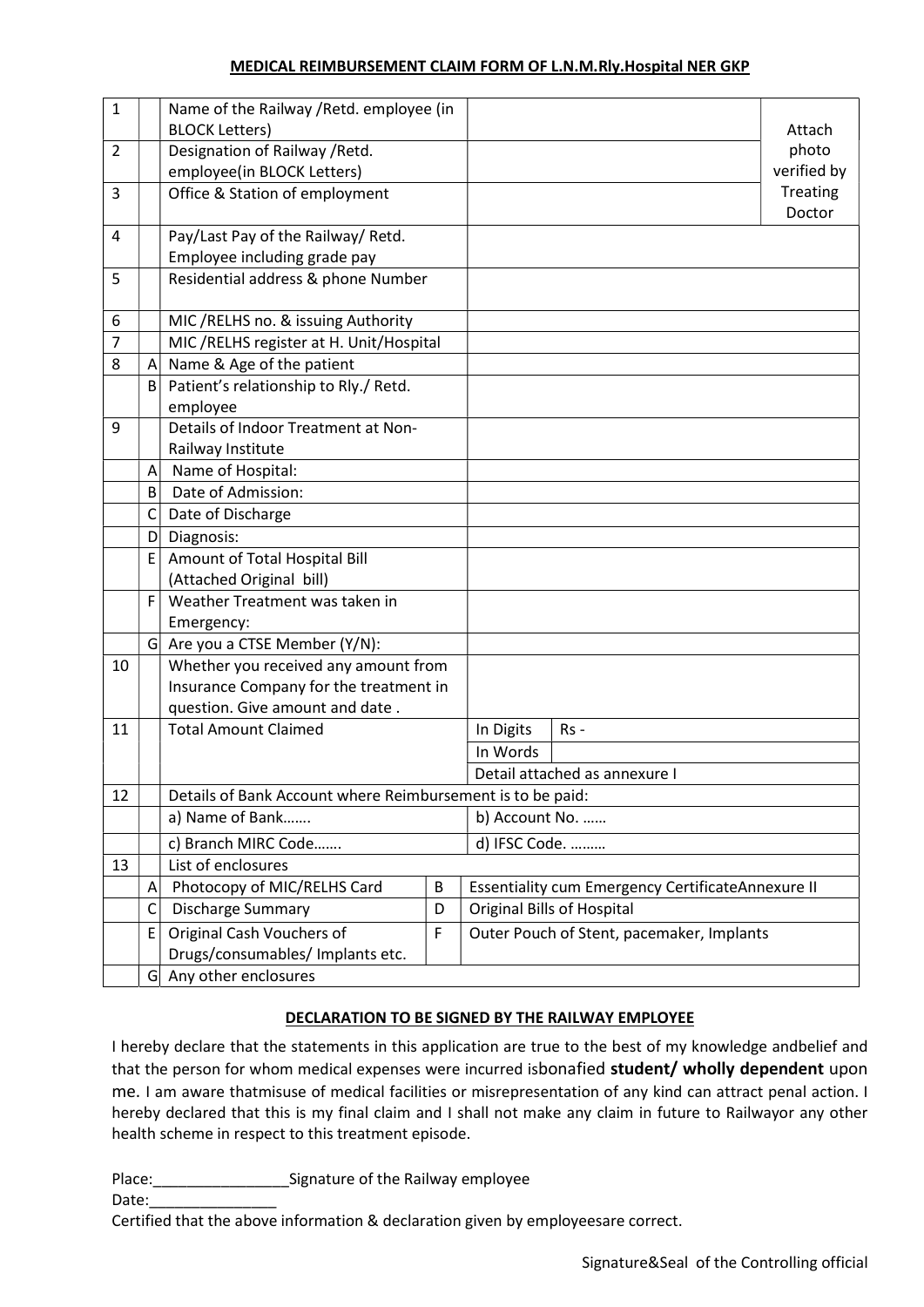# Annexure –I (Details of the amount claimed )

Name Of Patient ………………………………………………………………Relation with employee …………………………………………… Name & Designation of employee…………………………………………………………………………………………………..

### I. Hospital Treatment & Medical Attendance:

| $\rm i$          | consultation fee                                                  |                                         |                     |      |           |               |                |                |                                          |              |                        |                    |                        |
|------------------|-------------------------------------------------------------------|-----------------------------------------|---------------------|------|-----------|---------------|----------------|----------------|------------------------------------------|--------------|------------------------|--------------------|------------------------|
|                  | Date of consultation<br>S.N                                       |                                         | <b>Doctors Name</b> |      | specialty |               | Amount claimed |                | <b>Amount Sanction</b>                   |              |                        |                    |                        |
|                  |                                                                   |                                         |                     |      |           |               |                |                |                                          |              |                        |                    |                        |
|                  |                                                                   |                                         |                     |      |           |               |                |                |                                          |              |                        |                    |                        |
|                  |                                                                   |                                         |                     |      |           |               |                |                |                                          |              |                        |                    |                        |
|                  |                                                                   |                                         |                     |      |           |               |                |                |                                          |              |                        |                    |                        |
|                  |                                                                   |                                         |                     |      |           |               |                |                |                                          |              |                        |                    |                        |
|                  |                                                                   |                                         |                     |      |           |               |                |                |                                          |              |                        |                    |                        |
|                  |                                                                   |                                         |                     |      |           |               |                |                |                                          |              |                        |                    |                        |
| $\ddot{\rm ii}$  |                                                                   |                                         |                     |      |           |               |                |                |                                          |              |                        |                    |                        |
|                  | Charges for Investigation undertaken during diagnosis,<br>Name of |                                         |                     |      |           |               |                |                |                                          |              |                        |                    |                        |
|                  | SN                                                                | Date                                    |                     |      | Center of |               |                |                | Advised by                               | Amount       |                        | Amount<br>Sanction |                        |
|                  |                                                                   |                                         | investigation       |      |           | investigation |                |                |                                          | claimed      |                        |                    |                        |
|                  |                                                                   |                                         |                     |      |           |               |                |                |                                          |              |                        |                    |                        |
|                  |                                                                   |                                         |                     |      |           |               |                |                |                                          |              |                        |                    |                        |
|                  |                                                                   |                                         |                     |      |           |               |                |                |                                          |              |                        |                    |                        |
|                  |                                                                   |                                         |                     |      |           |               |                |                |                                          |              |                        |                    |                        |
| $\overline{iii}$ |                                                                   | Accommodation                           |                     |      |           |               |                |                |                                          |              |                        |                    |                        |
|                  | Type                                                              |                                         |                     |      | Period    |               |                |                | Amount claimed                           |              | <b>Amount Sanction</b> |                    |                        |
|                  |                                                                   |                                         |                     | from |           |               |                | to             |                                          |              |                        |                    |                        |
|                  | General                                                           |                                         |                     |      |           |               |                |                |                                          |              |                        |                    |                        |
|                  | Private                                                           | Semiprivate                             |                     |      |           |               |                |                |                                          |              |                        |                    |                        |
| iv               | Diet                                                              |                                         |                     |      |           |               |                |                |                                          |              |                        |                    |                        |
|                  | Period                                                            |                                         |                     |      |           |               |                |                | Amount claimed<br><b>Amount Sanction</b> |              |                        |                    |                        |
|                  | To<br>From                                                        |                                         |                     |      |           |               |                |                |                                          |              |                        |                    |                        |
| $\mathbf{V}$     |                                                                   | Surgical operation or medical treatment |                     |      |           |               |                |                |                                          |              |                        |                    |                        |
|                  |                                                                   | Name of procedure<br>Date               |                     |      |           |               |                |                |                                          |              |                        |                    |                        |
|                  |                                                                   |                                         |                     |      |           |               |                |                |                                          |              |                        |                    |                        |
|                  |                                                                   |                                         |                     |      |           |               |                |                |                                          |              |                        |                    |                        |
|                  |                                                                   |                                         |                     |      |           |               |                |                |                                          |              |                        |                    |                        |
|                  |                                                                   |                                         |                     |      |           |               |                |                |                                          |              |                        |                    |                        |
| $\mathbf{V}$     |                                                                   | Nursing charges                         |                     |      |           |               |                |                |                                          |              |                        |                    |                        |
|                  | Period                                                            |                                         |                     |      |           | Purpose       |                |                |                                          |              | Amount claimed         |                    | <b>Amount Sanction</b> |
|                  | From<br>to                                                        |                                         |                     |      |           |               |                |                |                                          |              |                        |                    |                        |
| vii              |                                                                   | Ambulance charges                       |                     |      |           |               |                |                |                                          |              |                        |                    |                        |
|                  | Travel<br>Date                                                    |                                         |                     |      | distance  |               |                | Amount claimed |                                          |              | <b>Amount Sanction</b> |                    |                        |
|                  | from                                                              |                                         |                     |      | to        |               |                |                |                                          |              |                        |                    |                        |
|                  |                                                                   |                                         |                     |      |           |               |                |                |                                          |              |                        |                    |                        |
|                  |                                                                   |                                         |                     |      |           |               |                |                |                                          |              |                        |                    |                        |
| viii             |                                                                   | Others Non medicinal & Surgical Items   |                     |      |           |               |                |                |                                          |              |                        |                    |                        |
|                  | SN                                                                | Date                                    | <b>Invoice No</b>   |      |           | Name of Items |                |                |                                          | Claim Amount |                        |                    | <b>Amount Sanction</b> |
|                  |                                                                   |                                         |                     |      |           |               |                |                |                                          |              |                        |                    |                        |
|                  |                                                                   |                                         |                     |      |           |               |                |                |                                          |              |                        |                    |                        |
|                  |                                                                   |                                         |                     |      |           |               |                |                |                                          |              |                        |                    |                        |
|                  |                                                                   |                                         |                     |      |           |               |                |                |                                          |              |                        |                    |                        |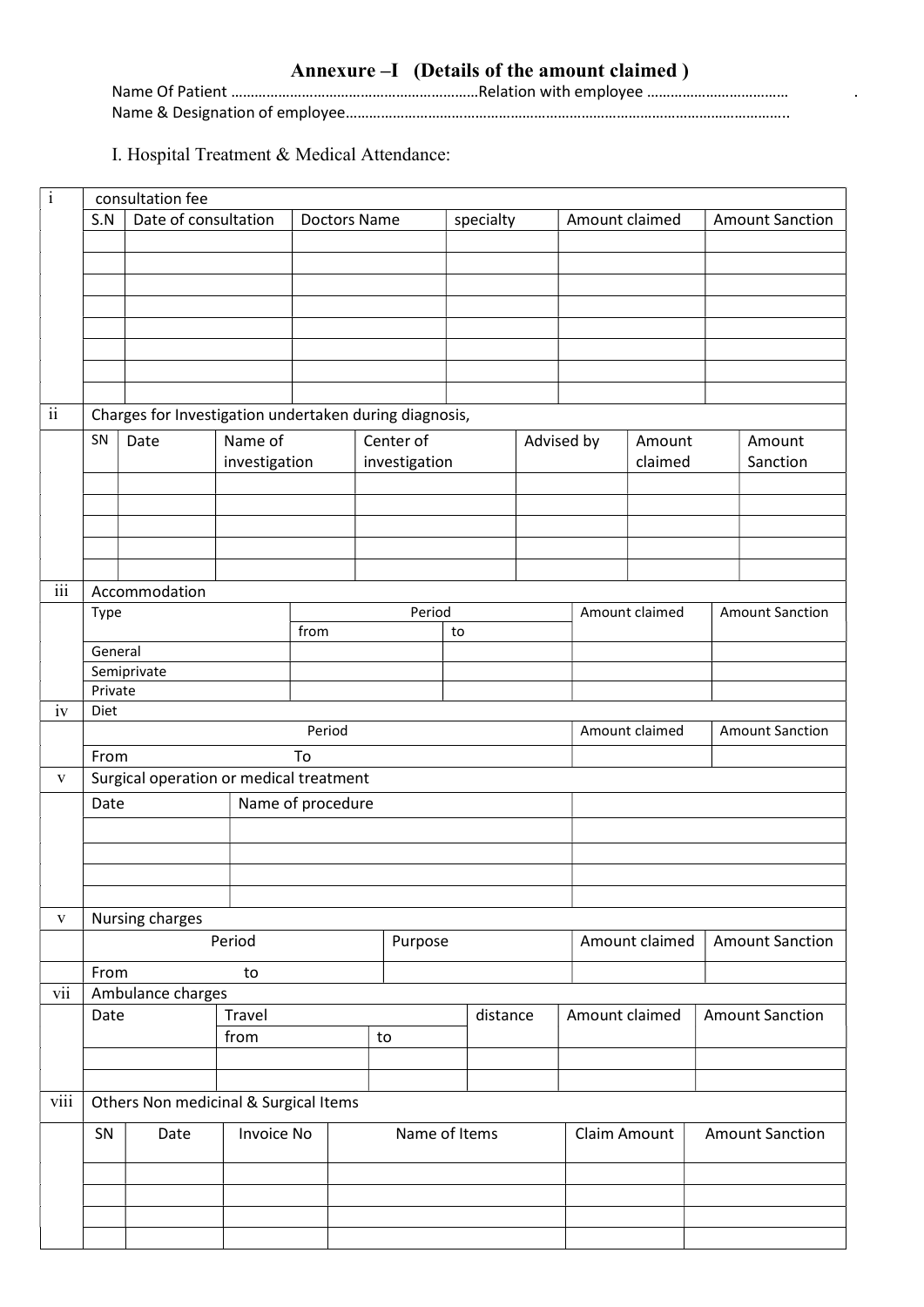| SN          | Date           | Invoice<br>$\operatorname{\mathsf{No}}$ | Name of Medicine &<br>Surgical Items | Claim Amount   | Amount<br>Sanction | Remark         |
|-------------|----------------|-----------------------------------------|--------------------------------------|----------------|--------------------|----------------|
| $\mathbf 1$ | $\overline{2}$ | $\overline{\mathbf{3}}$                 | $\overline{\mathbf{4}}$              | $\overline{5}$ | $\boldsymbol{6}$   | $\overline{7}$ |
|             |                |                                         |                                      |                |                    |                |
|             |                |                                         |                                      |                |                    |                |
|             |                |                                         |                                      |                |                    |                |
|             |                |                                         |                                      |                |                    |                |
|             |                |                                         |                                      |                |                    |                |
|             |                |                                         |                                      |                |                    |                |
|             |                |                                         |                                      |                |                    |                |
|             |                |                                         |                                      |                |                    |                |
|             |                |                                         |                                      |                |                    |                |
|             |                |                                         |                                      |                |                    |                |
|             |                |                                         |                                      |                |                    |                |
|             |                |                                         |                                      |                |                    |                |
|             |                |                                         |                                      |                |                    |                |
|             |                |                                         |                                      |                |                    |                |
|             |                |                                         |                                      |                |                    |                |
|             |                |                                         |                                      |                |                    |                |
|             |                |                                         |                                      |                |                    |                |
|             |                |                                         |                                      |                |                    |                |
|             |                |                                         |                                      |                |                    |                |
|             |                |                                         |                                      |                |                    |                |
|             |                |                                         |                                      |                |                    |                |
|             |                |                                         |                                      |                |                    |                |
|             |                |                                         |                                      |                |                    |                |
|             |                |                                         |                                      |                |                    |                |
|             |                |                                         |                                      |                |                    |                |
|             |                |                                         |                                      |                |                    |                |
|             |                |                                         |                                      |                |                    |                |
|             |                |                                         |                                      |                |                    |                |
|             |                |                                         |                                      |                |                    |                |
|             |                |                                         |                                      |                |                    |                |
|             |                |                                         |                                      |                |                    |                |

## Annexure –I continued (Details of the amount claimed)

Note :- 1. Colum No 1 to 5 to be filled by the employee/patient & Colum No 6 to 7is for official use. 2. If the space of above annexure-I is insufficient then the claimant used duplicate/other annexure in same format.

Signature of the Railway Employee

#### DECLARATION

(a) That the injections administered were not for immunizing or prophylactic, purposes.

(b) That the patient has been under treatment at  $\qquad \qquad$  hospital/dispensary and that the undermentioned medicines prescribed by me in this connection wereessential for the recovery/prevention of serious deterioration in the condition of the patient. The medicines are not stocked in the \_\_\_\_\_\_\_\_\_\_\_\_\_\_\_\_\_ (name of hospital/dispensary) for supply to private patients and do not include proprietary preparation for which cheaper substances of equal therapeutic value are available nor preparations which are primarily foods, toilets or disinfectants.

Signature& seal of the Treating Doctor Place Date

#### Counter sign Hospital head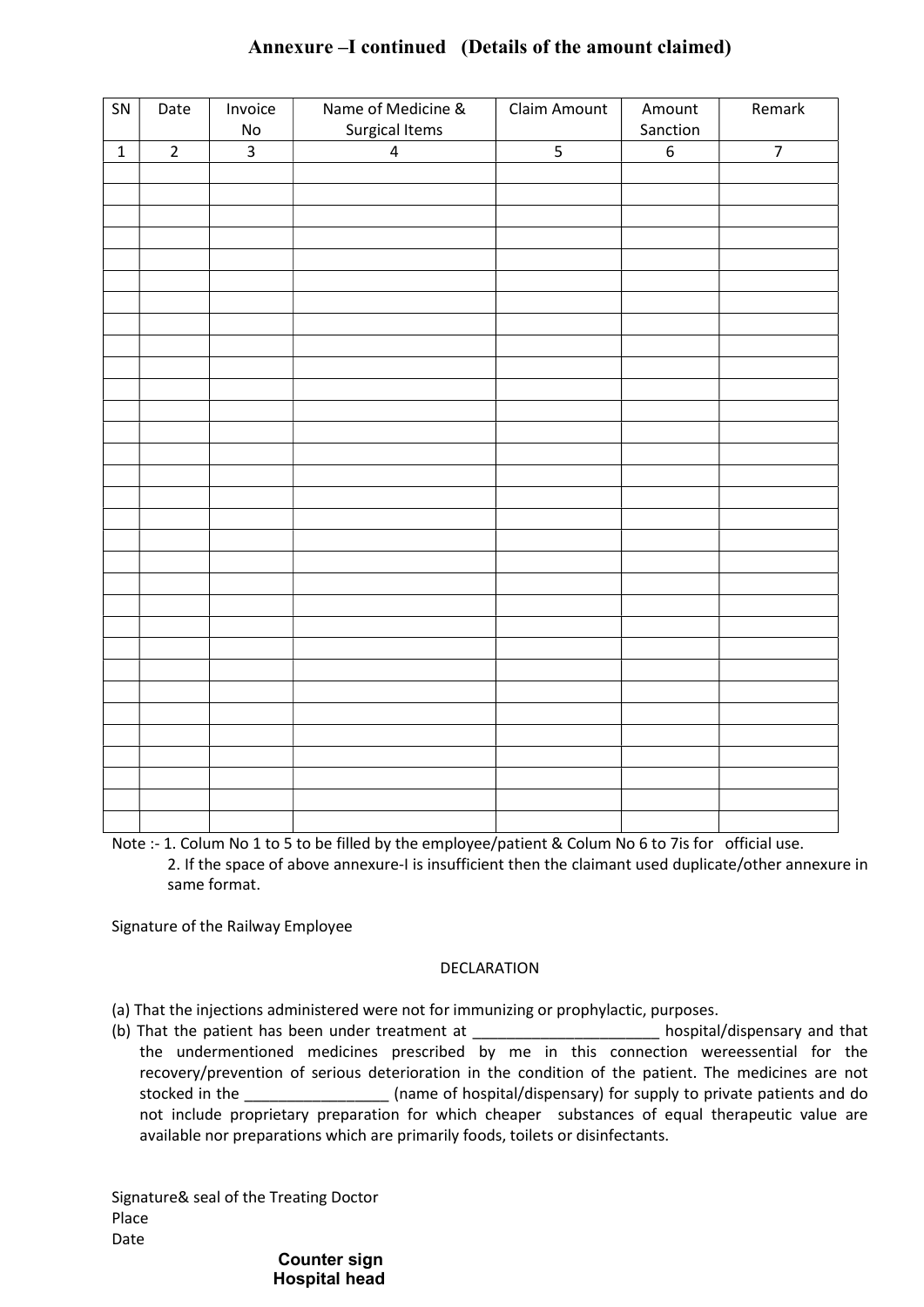### Annexure –II ESSENTIALITY-CUM-EMERGENCY CERTIFICATE

|            |                                                                                                           | Husband /wife/son/daughter/ |  |
|------------|-----------------------------------------------------------------------------------------------------------|-----------------------------|--|
|            | dependent relative of _____________________________Designation &station___________________, has           |                             |  |
|            |                                                                                                           |                             |  |
|            |                                                                                                           |                             |  |
|            | and that the treatment as described in the attached discharge Ticket andattached bills thereon            |                             |  |
|            | were provided due to an emergency situation, treatment for which could not havebeen delayed. I            |                             |  |
|            | further certify that the treatment provided was essentially required and not a propriety                  |                             |  |
|            | preparation. The detail of patients and treatment are as follows.                                         |                             |  |
|            | A. Admission details.                                                                                     |                             |  |
| Ť          | Date and time of admission.                                                                               |                             |  |
| ii.        | Admitted through OPD service/emergency service.                                                           |                             |  |
| iii        | Admitted to an ICU bed or general bed or cabin                                                            |                             |  |
|            | bed.                                                                                                      |                             |  |
|            | B. Clinical findings at the time of admission. Following findings should be made available and critically |                             |  |
| evaluated. |                                                                                                           |                             |  |
| i.         | Pulse rate.                                                                                               |                             |  |
| ii.        | B.P.                                                                                                      |                             |  |
| iii        | Level of consciousness                                                                                    |                             |  |
| iv         | Any convulsive feature.                                                                                   |                             |  |
| v          | Urine output                                                                                              |                             |  |
| vi         | Any other feature of shock.                                                                               |                             |  |
| vii        | Body temperature                                                                                          |                             |  |
| viii       | Extant of external wound                                                                                  |                             |  |
| ix         | Extant of active bleeding.                                                                                |                             |  |
| x          | Extant of Chest pain or pain in other parts of the                                                        |                             |  |
|            | body.                                                                                                     |                             |  |
|            | C. Types of medical treatment given immediately after admission.                                          |                             |  |
| Ť          | List of Emergency medicines used immediately<br>after admission.                                          |                             |  |
| ii         | Type of surgical procedure done immediately after<br>admission.                                           |                             |  |
|            |                                                                                                           |                             |  |

Signature of the Treating Medical Officer Name and Stamp/Seal

Signature of Hospital In-charge or Authorized signatory with Stamp/Seal